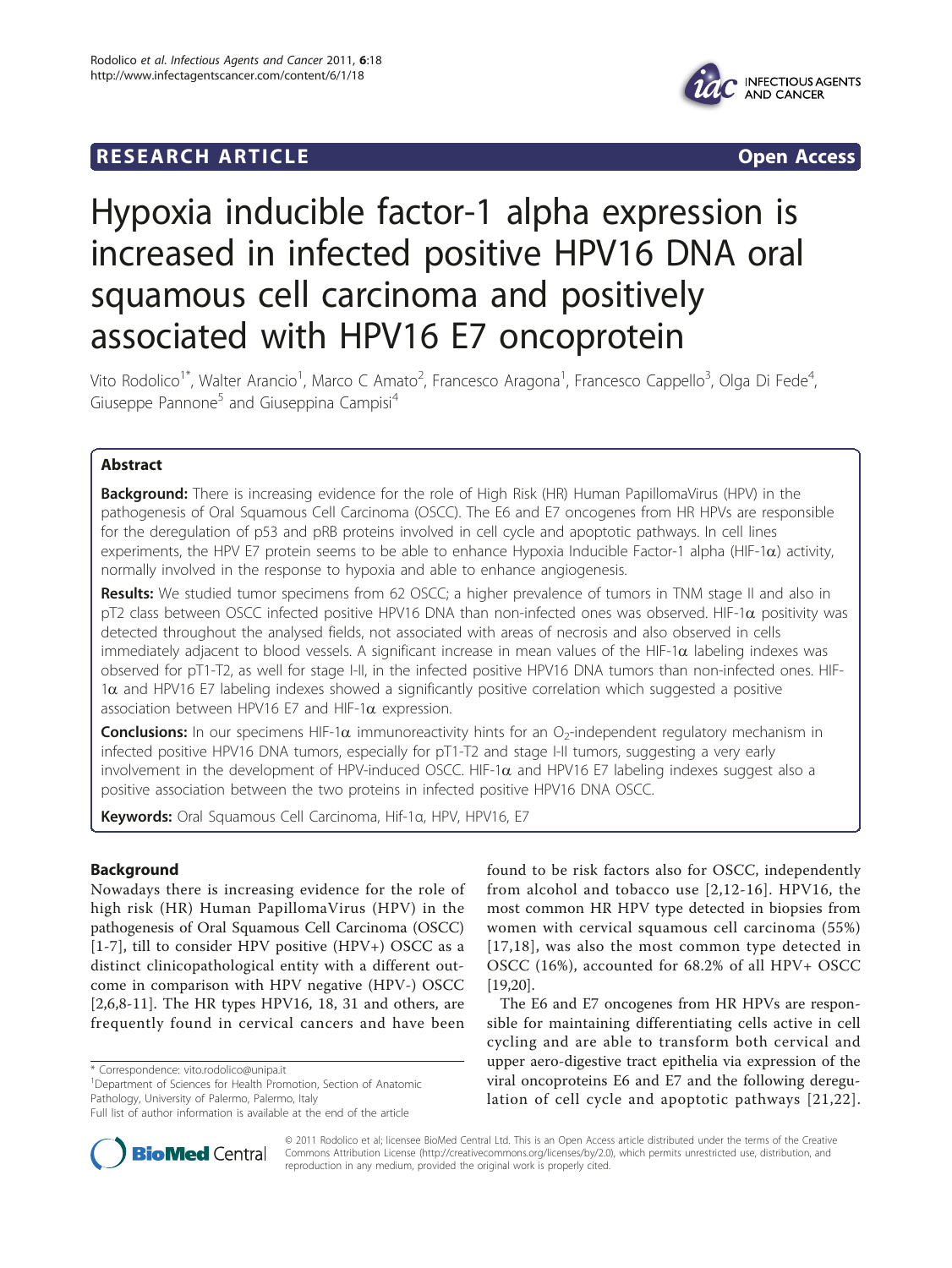These 2 proteins promote the degradation of cellular tumor suppressors: p53 in the case of E6 and pRb family members in the case of E7. Binding and degradation of pRb family members by E7 results in the release of E2F transcription factors that in turn drive the cell into S phase. The abrogation of pRb function by HR E7 proteins induces a stress response leading to an elevated activity of p53, which can in turn induce apoptosis [\[23](#page-7-0)]. But the high-risk E6 proteins degrade p53, thus preventing apoptosis and allowing continued proliferation. In addition to these well-known activities, both proteins have a wide range of other targets [[23\]](#page-7-0), and the extent to which these additional interactions contribute to HPV-associated carcinogenesis is not fully understood. Among the additional factors bound by E7 are histone deacetylases (HDAC), which catalyze the deacetylation of histones and other transcriptional regulatory proteins [[24\]](#page-7-0).

One important characteristic of both benign and malignant lesions is the ability to promote angiogenesis, which allows a growing lesion to access nutrients and oxygen for growth [[25\]](#page-7-0). Angiogenesis is mainly triggered by hypoxia or reduced tissue oxygen levels. The cellular response to hypoxia is primarily regulated through the activity of the transcription factor Hypoxia-Inducible Factor-1 (HIF-1) [[26,27](#page-7-0)]. HIF-1 consists of a heterodimer of two proteins (HIF-1 $\alpha$  and HIF-1 $\beta$ ) which mediates the transcription activation of several genes involved in stress response [[28](#page-7-0)]; under normal oxygen conditions (normoxia), the HIF-1 $\alpha$  subunit has a very short half-life due to oxygen-dependent hydroxylation and consequent degradation through the von Hippel-Lindau (VHL)/proteasome pathway; under hypoxic conditions, reduced oxygen levels result in the accumulation of HIF-1 $\alpha$ , which translocates to the nucleus and leads to the accumulation of functional HIF-1 Transcription Factors that in turn activate the expression of HIF-1 target genes, including a range of proangiogenic factors and enzymes that favor glycolytic over aerobic metabolism [[27\]](#page-7-0). In addition to this hypoxia-dependent stabilization system, a range of other post translational modifications and signaling pathways, also affect HIF-1 $\alpha$ synthesis, stability, and activity such as the p53, p300/ CBP, and several HDACs [\[29](#page-7-0)-[31](#page-7-0)].

Recent studies indicate that, in cell lines experiments, the HPV E7 protein is responsible for enhanced HIF-1 $\alpha$ activity and enhances HIF-1 dependent transcription by inducing the dissociation of HDACs from HIF-1 $\alpha$  [[32](#page-7-0)].

The aim of this study was to examine the HIF-1 $\alpha$  protein expression in OSCC to test the hypothesis that HPV E7 protein may influence HIF-1a expression in OSCC infected positive for HPV16 DNA.

#### **Results**

#### Characteristics of the Study Population

We studied tumor specimens from 62 OSCC; clinicopathological characteristics for non-infected (Group I) vs. infected positive HPV16 DNA tumors (Group II) are detailed in Table 1. The two groups of tumors did not differ statistically significantly with regard to patient age at diagnosis, sex, site, histological grading; instead, statistically significant differences were found regarding TNM stage ( $p < .001$ ) and tumor size ( $p <$ .001): in particular a higher prevalence of tumors in TNM stage II between OSCC infected positive HPV16 DNA (76.9%) than non-infected ones (23.1%) was observed and refining the components of TNM staging, also in pT2 class (73.3% infected positive HPV16 DNA tumors).

| Table 1 Comparison of clinico-pathological parameters in |
|----------------------------------------------------------|
| HPV- DNA (group I) and HPV16+ DNA (group II) oral        |
| squamous cell carcinomas                                 |

| <b>Parameters</b>        | Group I<br>(HPV-)<br>(%) | n.39           | Group II<br>$(HPV16+)$<br>(%) | n.23           | p<br>value* |
|--------------------------|--------------------------|----------------|-------------------------------|----------------|-------------|
| Age at diagnosis, year   |                          |                |                               |                |             |
| < 53                     | (10)                     | $\overline{4}$ | (4)                           | 1              |             |
| 53-73                    | (54)                     | 21             | (70)                          | 16             |             |
| > 73                     | (36)                     | 14             | (26)                          | 6              | N.S         |
| Sex                      |                          |                |                               |                |             |
| Female                   | (46)                     | 18             | (43)                          | 10             |             |
| Male                     | (54)                     | 21             | (57)                          | 13             | N.S.        |
| Site of primary tumor    |                          |                |                               |                |             |
| Tongue                   | (46)                     | 18             | (48)                          | 11             |             |
| Buccal Mucosa            | (26)                     | 10             | (22)                          | 5              |             |
| Alveolar Ridge Mucosa    | (18)                     | 7              | (17)                          | 4              |             |
| Palate                   | (10)                     | 4              | (13)                          | 3              | N.S.        |
| Tumor Histological Grade |                          |                |                               |                |             |
| Well (G1)                | (57)                     | 22             | (65)                          | 15             |             |
| Moderate (G2)            | (28)                     | 11             | (26)                          | 6              |             |
| Poor (G3)                | (15)                     | 6              | (9)                           | $\overline{2}$ | N.S.        |
| TNM Stage                |                          |                |                               |                |             |
| I                        | (64)                     | 25             | (22)                          | 5              |             |
| $\mathsf{II}$            | (8)                      | 3              | (44)                          | 10             |             |
| Ш                        | (13)                     | 5              | (30)                          | 7              |             |
| $\mathsf{IV}$            | (15)                     | 6              | (4)                           | 1              | < .001      |
| рT                       |                          |                |                               |                |             |
| 1                        | (64)                     | 25             | (22)                          | 5              |             |
| $\overline{2}$           | (10)                     | $\overline{4}$ | (48)                          | 11             |             |
| 3                        | (10)                     | $\overline{4}$ | (26)                          | 6              |             |
| $\overline{4}$           | (16)                     | 6              | (4)                           | 1              | < .001      |

\* Chi-square test and Fisher's exact test; statistical results were considered significant for  $p$  values < .05 (N.S. indicates not significant)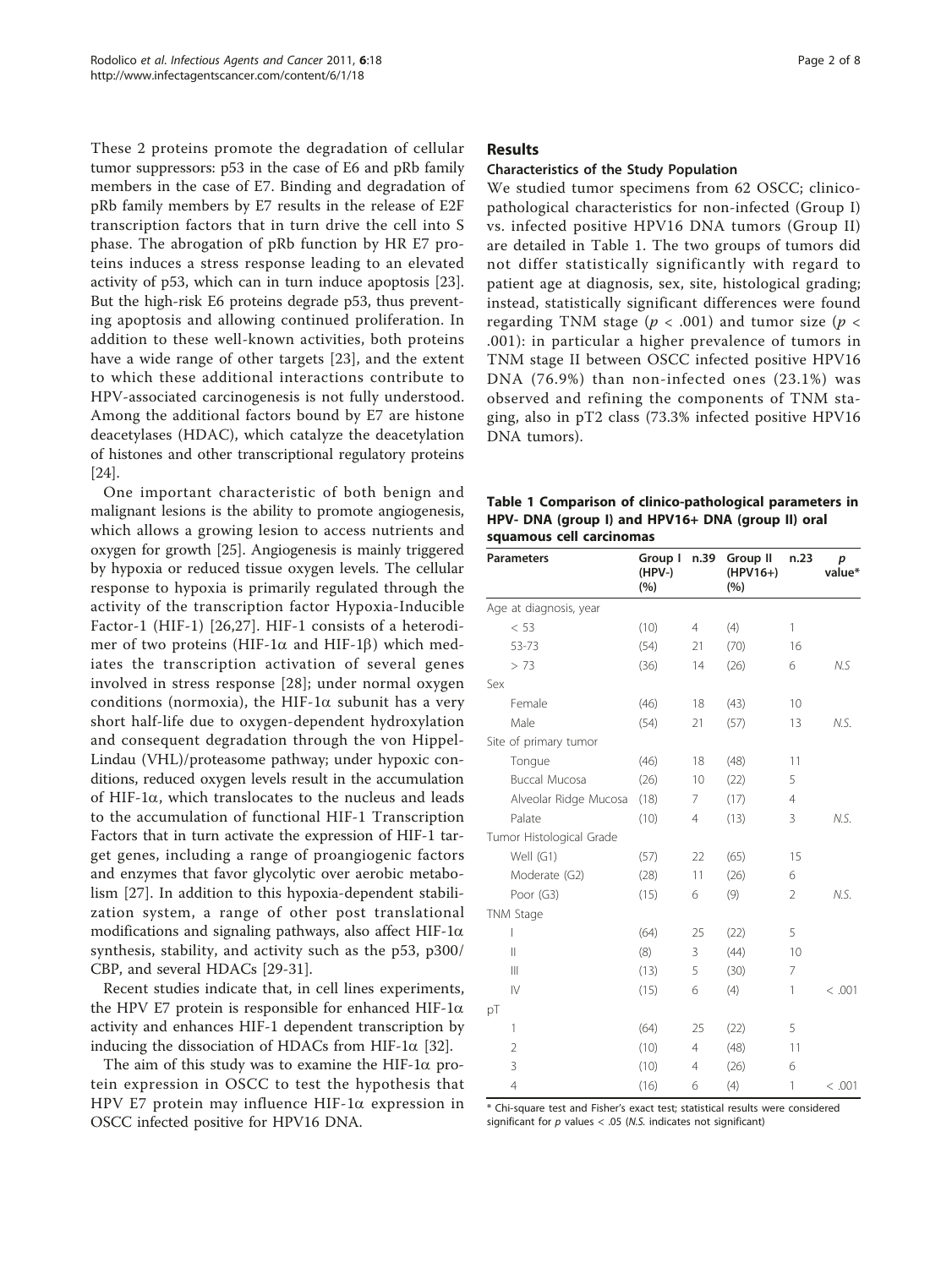<span id="page-2-0"></span>Immunohistochemical analysis of HPV16 E7 oncoprotein

It was analyzed whether high-risk HPV16 E7 oncoprotein were detectable by immunohistochemical analysis. No HPV16 E7 oncoprotein staining could be detected in the 39 specimens from tumors negative for HPV DNA as expected; instead in the 23 tumors positive for HPV16 DNA, the affinity-purified monoclonal anti-HPV16 E7 antibody recognized almost all epithelial cells within the tumor islets (Figure 1A, B) but did not stain any cells in the adjacent connective tissues. Dysplastic tumor cells in precancerous squamous epithelium adjacent to the cancerous tumor islets in the same section were also positively stained. Keratinocytes in areas of non-neoplastic squamous epithelium were not stained. In keeping with a previous study [\[33\]](#page-7-0), these findings suggest that E7 can be considered as a marker for premalignant intraepithelial lesions. Whereas all HPV16 DNA positive carcinomas stained positive for E7, a more detailed analysis revealed strong variations in E7 oncoprotein expression levels with labeling indexes ranged from 32.6% to 100% (mean  $77.15 \pm 25.01$ ). Because there was only one case in pT4 class and in stage IV, we chose to dichotomize size as pT3 and pT4 vs. pT1 and pT2 as well stage TNM III and IV vs. I and II. In the pT1-T2 group, E7 oncoprotein labeling indexes ranged from 32.6% to 95.4% (mean 68.73  $\pm$  19.89); in the pT3-T4 group, E7 oncoprotein labeling indexes ranged from 83,8% to 100% (mean 96.4  $\pm$  6.01); these differences



Figure 1 Representative images of HPV16 E7 oncoprotein and HIF-1 $\alpha$  protein immunostaining of paraffin sections from oral squamous cell carcinomas. A) Tumor positive for HPV16 DNA with almost all epithelial tumor cells stained positive for E7; B) tumor negative for HPV DNA with no HPV16 E7 oncoprotein staining; C) Consecutive section of the same specimen of tumor positive for HPV16 DNA represented in "A)", stained with the anti-HIF-1 $\alpha$ antibody: uniform location of immunoreactivity for HIF-1 $\alpha$  and HPV16 E7 on the same tumor; D) weak expression for HIF-1 $\alpha$  in tumor cells of tumor negative for HPV DNA (magnifications  $\times$  200; scale bars 100 μm).

proved to be significant ( $p < .001$ ) (Figure 2). Similar results were also obtained for stages groups [Stage I-II labeling indexes from 32.6% to 96.6% (mean 66.96  $\pm$ 19.23); Stage III-IV from 83.8% to 100% (mean 96.27 ± 5.57);  $p < .001$ ]. No significant differences were found for age, sex, site or histological grading (data not shown).

### HIF-1 $\alpha$  expression is increased in infected positive HPV16 DNA tumors

Immunohistochemical staining was also performed to identify the presence of the HIF-1 $\alpha$  protein; immunoreaction was revealed in all cases but two of the noninfected group, both of them were very small tumors (pT1 of mm 4 and mm 5, TNM stage I) of the tongue.

In our specimens  $HIF-1\alpha$  positivity was detected throughout the analysed fields, not associated with areas of necrosis and also observed in cells immediately adjacent to blood vessels. Adjacent non-neoplastic tissue, the stromal and normal cells did not show immunoreactivity for HIF-1 $\alpha$ . In the 62 tumor's specimens investigated, the labeling indexes ranged from 0% to 94.5% (mean  $45.26 \pm 26.6$ ). No significant differences for mean value of HIF-1 $\alpha$  labeling indexes were found for age, sex, site or histological grading; however the labeling indexes showed a significant increase in mean values for pT1-T2 tumors vs. pT3-T4 (33.02  $\pm$  19.66 vs. 77.65  $\pm$ 9.93;  $p = .015$ ), as well for Stage I-II vs. Stage III-IV  $(31.41 \pm 18.53 \text{ vs. } 76.6 \pm 10.12; p = .03).$ 

Generally, immunoreactivity for HIF-1 $\alpha$  was detected with intense cytoplasmatic and nuclear positivity in tumor cells of cases with positive HPV16 DNA (Group



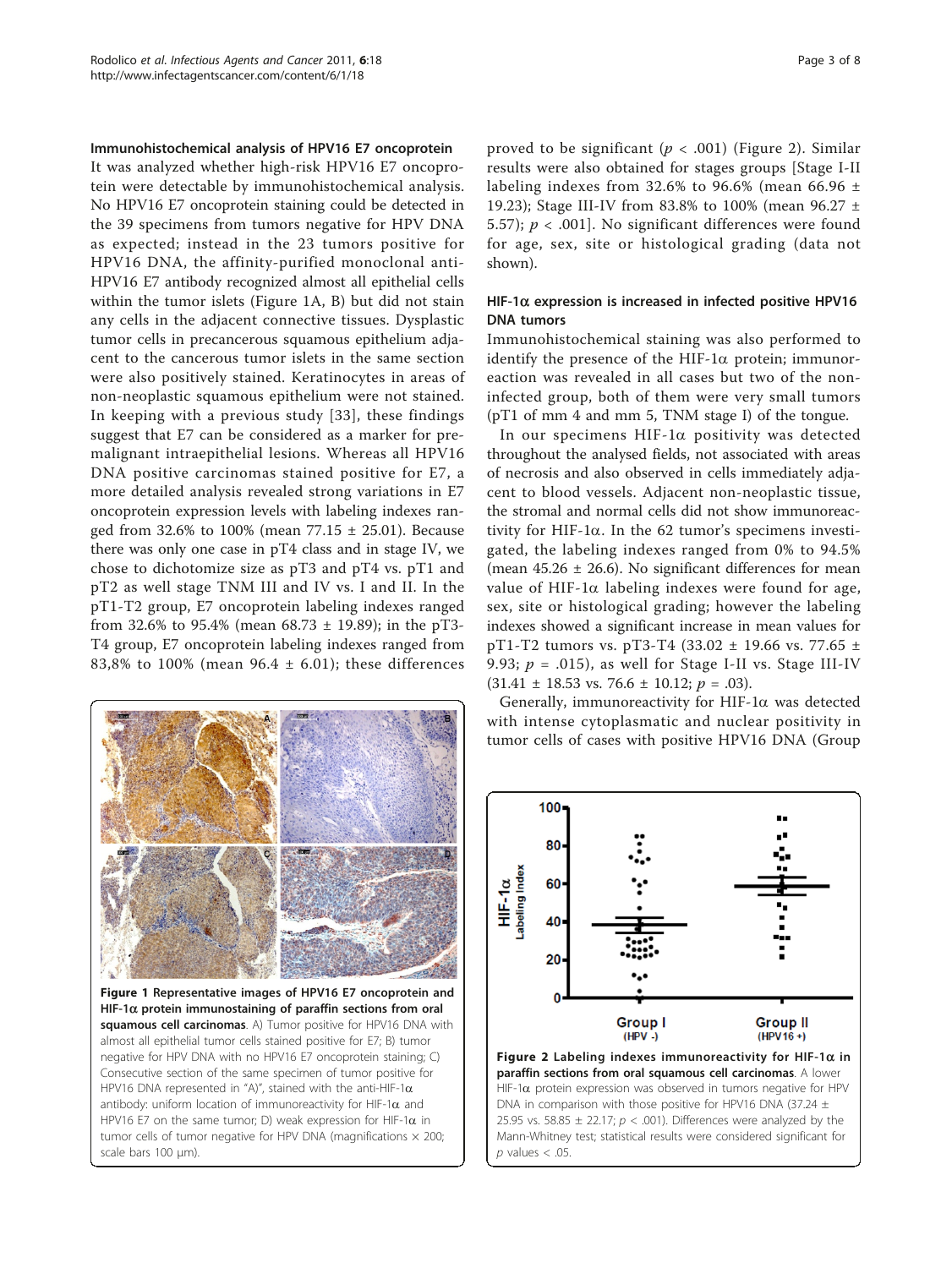II) (Figure [1C](#page-2-0)), whereas a weak cytoplasmatic expression was found in tumor cells of the non-infected group (Group I) (Figure [1D](#page-2-0)), similar to the one found in some of the islet of precancerous squamous epithelium adjacent to the infected positive HPV16 DNA tumors (Group II).

In the positive HPV16 DNA tumors (Group II), the HIF-1 $\alpha$  labeling indexes ranged from 21.7% to 94.5% (mean  $58.85 \pm 22.17$ ), while in the non-infected group (Group I), ranged from 0% to 85% (mean  $37.24 \pm$ 25.95); these differences proved to be significant ( $p <$ .001) (Figure [2\)](#page-2-0).

On examining the mean values of the HIF-1 $\alpha$  labeling indexes between Group II and Group I, significant differences were not found for age, sex, site or histological grading; however, statistical analysis demonstrated for pT1-T2 tumors a significant increase in mean values of the HIF-1 $\alpha$  labeling indexes in the infected positive HPV16 DNA tumors (48.31  $\pm$  17.14) than non-infected tumors  $[(24.59 \pm 15.58); p < .001]$ , as well for stage I-II tumors  $[(46.59 \pm 16.24 \text{ mean value of the HIF-1}\alpha \text{ label}$ ing indexes in Group II;  $23.28 \pm 14.17$  mean values in Group I);  $p < .001$ . The same analysis for pT3-T4 group of tumors  $[(82.94 \pm 9.77 \text{ mean values of the HIF}]$  $1\alpha$  labeling indexes in Group II; 73.96  $\pm$  8.64 mean values in Group I);  $p = .07$  as well for stage III-IV  $[(81.85 \pm 9.56 \text{ mean values of the HIF-1}\alpha \text{ labeling}]$ indexes in Group II; 72.78 ± 9.08 mean values in Group I);  $p = .05$ ] did not showed significant differences in mean values of the HIF-1 $\alpha$  labeling indexes between Group II and Group I (Figure 3).

Interestingly, HIF-1 $\alpha$  and HPV16 E7 immunoreactivity were uniform in location on the same tumor (Figure [1A](#page-2-0) and [1C](#page-2-0)), and their labeling indexes showed a significantly positive correlation (Rho = .512;  $p < .001$ ), which suggested a positive association between HPV16 E7 and HIF-1 $\alpha$  expression (Figure 4). A more detailed analysis showed a stronger positive association between the two proteins in  $pT1-T2$  group than in  $pT3-T4$  [( $pT1-T2$ ) tumors: Rho = .669;  $p < .001$ ) (pT3-T4: Rho = .494;  $p =$ .04)] and stage I-II tumors than stage III-IV [(stage I-II tumors: Rho = .684;  $p < .001$ ) (III-IV: Rho = .510;  $p =$ .02)].

### **Discussion**

Several studies have investigated the role of HPV in oral carcinogenesis, confirming that HPV plays a role in oral carcinogenesis and HPV cancers are specific type of tumors with numerous important differences reported in typology of risk patient (generally, never married younger males, < 40 yrs.), histological grading (well differentiated cancer), histotype (possible but not necessary basaloid appearance with a characteristic faster growing) and clinical outcome in term of overall survival (patients with HPV-positive OSCC had a lower risk of dying and a lower risk of recurrence than HPV-negative OSCC patients) [\[34](#page-7-0)-[37](#page-7-0)]. However, the protective mechanism by which HPV infection improves the overall survival and prognosis in oral cancer is not yet clearly understood. HPV16, the most common HR HPV type detected in biopsies from women with cervical SCC (55%) [[17,18](#page-6-0)], was also the most common type detected in OSCC (16%), accounted for 68.2% of all HPV+ OSCC [\[19](#page-6-0)[,20\]](#page-7-0).



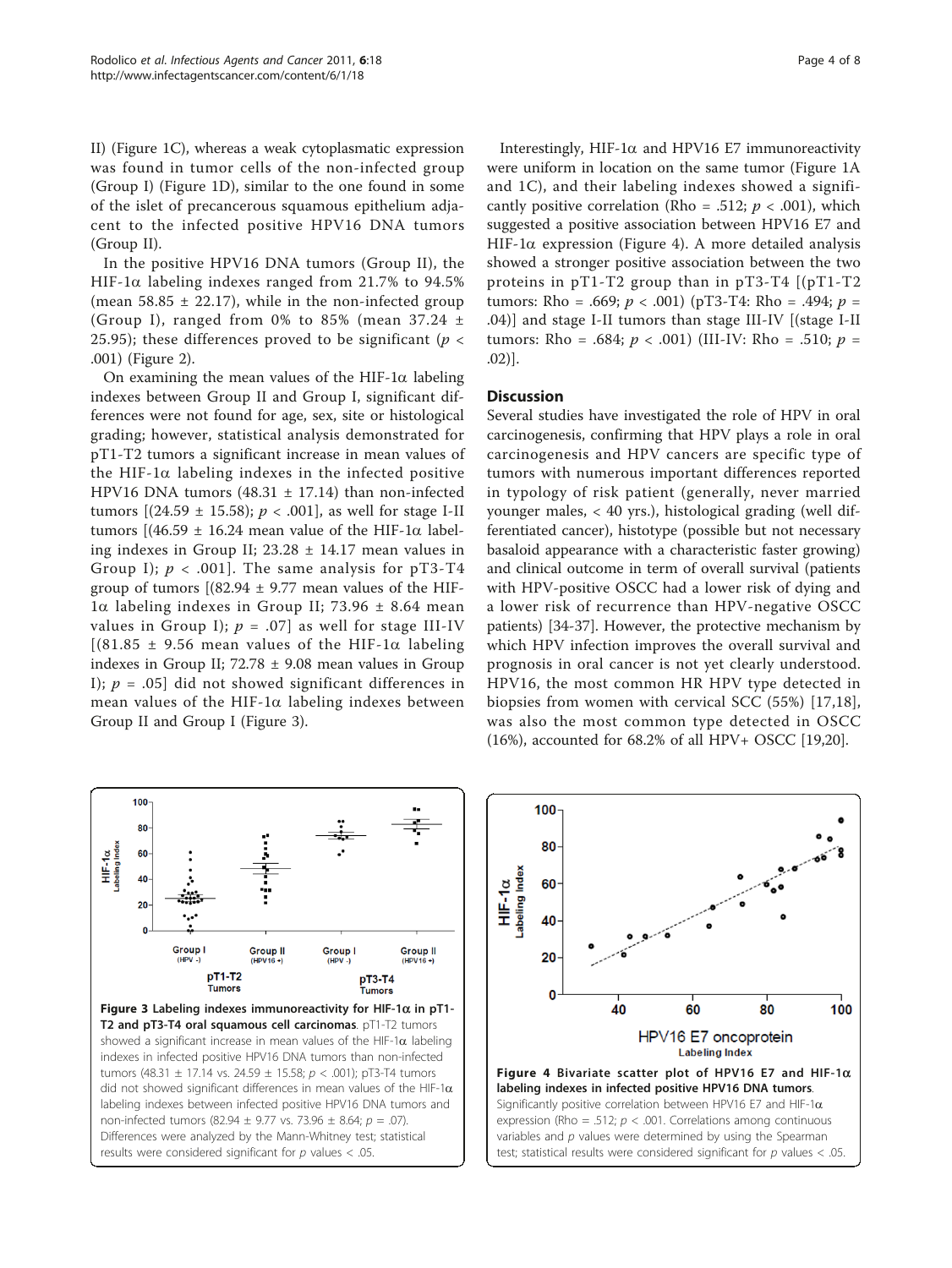In our own study, a higher prevalence of OSCC in TNM stage II was found among infected positive HPV16 DNA tumors than non-infected tumor ones and, refining better the components of TNM staging, a higher prevalence was also found for HPV status in OSCC pT2. The prevalence of OSCC in stage II and pT2 class positively infected by HPV16 could be reasonably explained by their faster growing and higher proliferative activity than negative HPV ones, as also observed in studies investigating markers of proliferation, such as the proliferating cell nuclear antigen (PCNA) [[38\]](#page-7-0).

The HR HPV types that infect the genital mucosa typically last from 12-18 months and are eventually cleared by the immune system [[39\]](#page-7-0). Approximately 10% of women fail to clear HPV infections, resulting in longterm persistent infection [[40\]](#page-7-0). Maintenance of the viral episome in basal cells is the basic function of the early, or maintenance, phase of the viral life cycle. E6, E7, E1 and E2 are each necessary for continued episomal maintenance of whole genomes in cell culture [[41\]](#page-7-0). HPVs exert their oncogenic role after DNA integration, gene expression of E5, E6 and E7 loci and p53/pRb host proteins suppression, leading to increased cell proliferation and contributing to carcinogenesis [\[42,43\]](#page-7-0).

In the present study, the detection of the E7 oncoprotein always coincided with the presence of an invasive OSCC positive for HPV16 DNA; when we compared the E7 oncoprotein expression with the clinico-pathologic characteristics of these lesions, we found an association between E7 oncoprotein expression and TNM stage and tumor size. There is strong evidence that expression of the E7 oncogene is necessary for the induction and maintenance of the transformed phenotype [[44\]](#page-7-0); however, the role of the E7 oncoprotein in OSCC has remained elusive. In this study, we analyzed for the first time the high-risk E7 oncoprotein expression in OSCC infected positive HPV16 DNA and we report the presence of high-risk HPV oncoprotein in all of these OSCC cancer specimens. These findings indicate that the high-risk E7 oncoproteins of HPV16 is expressed continuously in invasive HPV16 DNA positive OSCC.

As HPVs lesions persist they become larger and exhibit increased requirements for nutrients. In proliferating lesions there is competition between cells for nutrients and oxygen, and this can result in arrest of cellular proliferation or even cell death. HPV lesions overcome this constraint by promoting angiogenesis [[45-47\]](#page-7-0). In many cancers, angiogenesis occurs only late in tumor progression, but increased vascular density and production of angiogenic factors is a very early event in the development of HPV-induced pre-malignant lesions and cervical cancers [[46,47\]](#page-7-0). Furthermore, several studies have reported that HPV gene products can induce the production of angiogenic factors from infected cells [[48-51\]](#page-7-0).

Transient transfection of E6 and E7 expression vectors into cervical cancer cell lines was reported to induce higher HIF-1 $\alpha$  levels under normoxic conditions [[48](#page-7-0)]. Others studies indicate that cells containing complete HPV31 genomes showed enhanced levels of HIF-1 $\alpha$ upon treatment with the hypoxia mimic deferoxamine mesylate (DFO), which resulted from protein stabilization and lead to increases in some but not all downstream effectors of the hypoxic response, suggesting that HPV specifically manipulates aspects of the cellular hypoxic response; both HPV E6 and E7 were able independently to enhance induction of  $HIF-1\alpha$  upon DFO treatment [\[52](#page-7-0)]. A recent study indicate that, in cell lines experiments, the HPV E7 protein is responsible for enhanced HIF-1 $\alpha$  activity and enhances HIF-1 dependent transcription by inducing the dissociation of HDACs from HIF-1 $\alpha$  [[24](#page-7-0)].

In our specimens HIF-1 $\alpha$  positivity was detected throughout the analysed fields, not associated with areas of necrosis and also observed in cells immediately adjacent to blood vessels, suggesting an  $O_2$ -independent regulatory mechanism. Generally, in infected positive HPV16 DNA tumors we found increased expression for HIF-1 $\alpha$ , especially for stage I-II and pT1-pT2 tumors, suggesting a very early event in the development of HPV-induced OSCC. We also observed that HIF-1 $\alpha$  and HPV16 E7 immunoreactivity were uniform on the same specimens with a positive correlation of their labeling indexes which suggests a positive association between HPV16 E7 and HIF-1 $\alpha$  expression in infected positive HPV16 DNA OSCC.

#### Conclusions

In our specimens HIF-1 $\alpha$  immunoreactivity hints for an O<sub>2</sub>-independent regulatory mechanism in infected positive HPV16 DNA tumors, especially for pT1-T2 and stage I-II tumors, suggesting a very early involvement in the development of HPV-induced OSCC. HIF-1 $\alpha$  and HPV16 E7 labeling indexes suggest also a positive association between the two proteins in infected positive HPV16 DNA OSCC. Finally, it may also be extremely interesting to investigate an effective way to inhibit tumor progression in early infected positive HPV16 DNA OSCCs by blocking the activity of HIF-1.

#### Methods

#### Patients and Tumor Specimens

The study population was composed of 62 randomly selected patients who underwent surgical resection for histologically diagnosed OSCC; tissue samples taken from the subjects and stored in the archives of the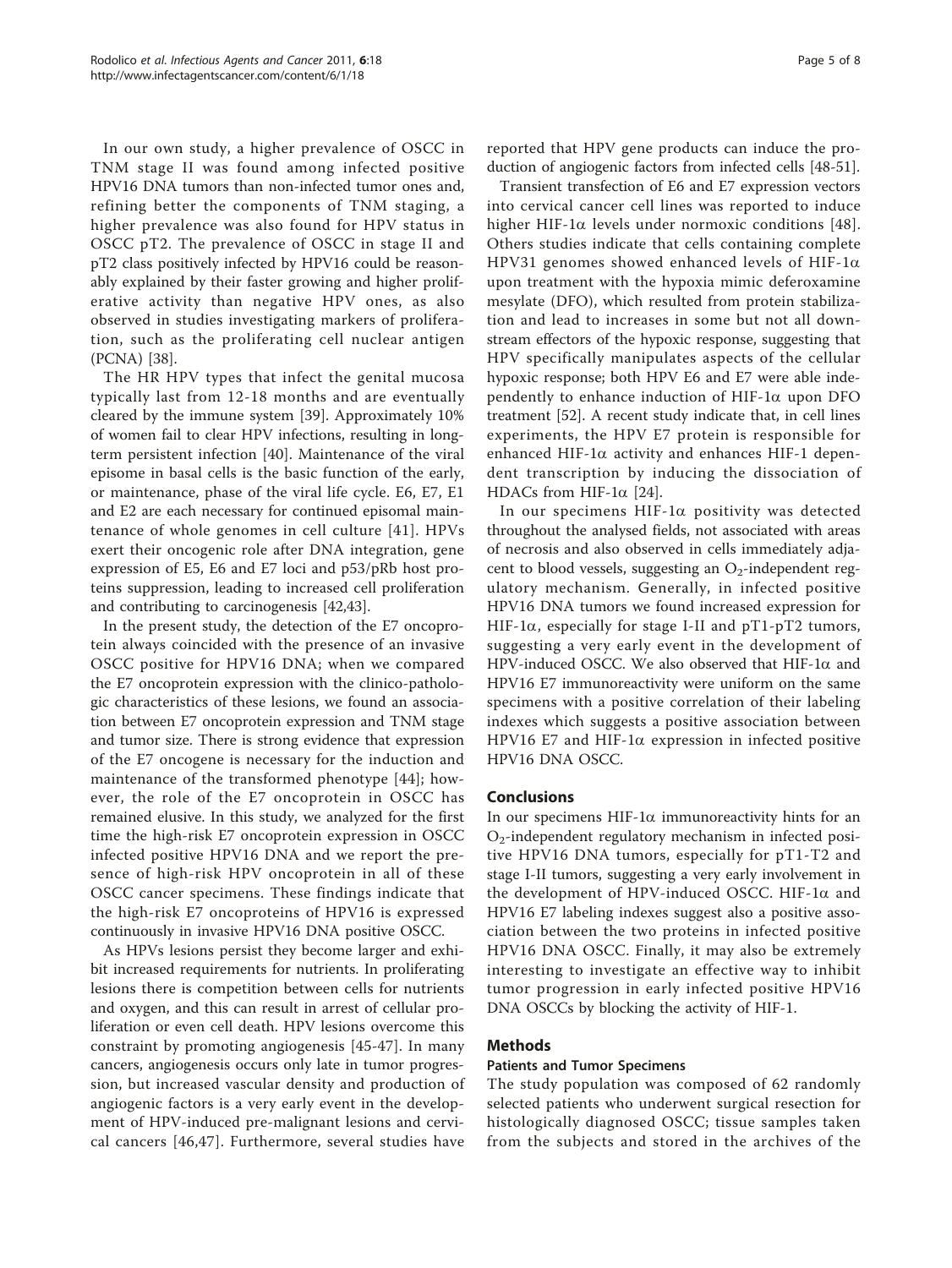Department of Sciences for Health Promotion, Section of Anatomic Pathology, University of Palermo, provided adequate histological material. Twenty-three of the 62 OSCC were positive for HPV DNA; all 23 HPV DNA positive tumors contained HPV16 DNA. Forty-seven cases, 39 negative for HPV DNA and 8 positive for HPV16 DNA, were selected from our previous work [[53](#page-7-0)]; others HPV DNA positive samples were excluded from the study because specific monoclonal antibodies to HPV E7 protein for immunohistochemistry was available only for HPV16 type. The 8 HPV16 positive cases from our previous study were retest to assert their HPV16 positivity via PCR method from paraffin embedded archived material. The remaining 15 cases positive for HPV16 DNA were added from PCR analysis on other archival material.

The mean age of the 62 patients was 62.14 years (SD ± 9.42), range (29-81); males 20 (35.7%), females 36 (64.3%). Out of 62 OSCCs, 29 were localised on the tongue, 15 on buccal mucosa, 11 on alveolar ridge mucosa and 7 on the palate.

Informed consent was obtained from all patients and the IRB of the University of Palermo, Italy, approved the study.

## Histological analysis

Microscopic evaluation was performed by one oral pathologist (VR), who confirmed OSCC diagnosis and also determined the score of Histological Grading (HG). The World Health Organization criteria [[54\]](#page-7-0) were used as follows: grade 1 (G1), well differentiated; grade 2 (G2), moderately differentiated and grade 3 (G3), poorly differentiated. Grade is dependent on the degree of prickle formation, keratinization, and overall resemblance of carcinoma to normal squamous epithelium.

## PCR and sequencing analysis

Each formalin-fixed, paraffin-embedded tissue sample was processed as described in[\[55](#page-7-0)] to obtain DNA samples to be used in the following PCR analysis. All samples were checked for DNA quality by amplification of the human  $\beta$ -globin gene using the couple of primers PCO3+ (5'CTTCTGACACAACTGTGTTCACTAGC3') and PCO4+ (5'TCACCGCAACTTCATCCACGTT-CACC3') and tested in duplicate. Three types of controls were included in each reaction series: blank control, HPV-negative cells Wi as negative control and HPV18 DNA-positive HeLa cells, in dilutions from 20,000-50,000 down to 2-5 HPV-DNA copies, as positive control. HPV-DNA was amplified in a  $nPCR$  assay [MY09 (CGTCC(AC)A(AG)(AG)GGA(AT)ACTGATC) - MY11 (GC(AC)CAGGG(AT)CATAA(CT)AATGG) degenerated primer pair in combination with GP5 (5'TTTGTTACTGTGGTAGATACTAC3') - GP6

(5'GAAAAATAAACTGTAAATCATATTC3') primer pair] as previously described [[56](#page-7-0)], and amplifications were performed in a DNA thermal cycler (Mastercycler gradient, Eppendorf, Hamburg, Germany); amplification products were analyzed in 1% agarose gel.

HPV genotyping was based on direct sequencing of MY- or MY/GP-PCR fragments [[56\]](#page-7-0). Amplification products were purified by Microcon YM-100 (Amicon, Millipore); the sequence of both DNA strands was determined by the BigDye Ready Reaction Kit (Perkin-Elmer Applied Biosystem, Foster City, Calif.) in the automatic sequencer ABI Prism 310 Analyzer (Perkin-Elmer Applied Biosystem). Alignments were obtained from the GenBank on-line BLAST server and HPV sequences were downloaded from the HPV database [http://hpv-web.lanl.gov.](http://hpv-web.lanl.gov)

## Immunohistochemistry

Tissue samples were fixed in 10% buffered formalin, dehydrated in ethanol and paraffin-embedded according to the routine technique. Immunohistochemical analyses were performed on 3-μm-thick paraffin-embedded sections of tumors as routine procedure as described in [[57\]](#page-7-0). Briefly, sections were subsequently exposed to either mouse monoclonal anti HPV16 E7 oncoprotein (Invitrogen Corporation, Camarillo, CA, USA), dilution 1:50, for 2 hours at 25°C or rabbit polyclonal anti-HIF-1a (Novus Biologicals, Littleton, Co, USA), dilution 1:100, for 1 hour at 25°C, or unconjugated rabbit immunoglobulins (negative control) for 1 hour at 25°C. Staining was detected using Novolink Polymer Detection System, (Novocastra Laboratories, Newcastle Upon Tyne, UK) according to manufacturer's instructions and counterstained with aqueous hematoxylin.

## Immunohistochemical evaluation

For the evaluation of HPV16 E7 oncoprotein and HIF-1a immunoreactions, tissues were examined for evidence of staining with the aid of the NIH ImageJ software [http://rsbweb.nih.gov/ij.](http://rsbweb.nih.gov/ij) Specimens were observed under a light microscope (DM4000B with a plan 40× objective, aperture 0.65, 10× ocular; Leica Microsystems, Wetzlar, Germany), and images of representative fields were captured with a digital camera (DFC480; Leica Microsystems) onto a hard drive disk and then opened with the ImageJ software to evaluate the indices of positive staining that was regarded as Labeling Index (LI). With the aim to use the cell counter technique, positive and negative stained cells were marked placing different colors marks by mouse clicking directly from the screen. For each case a minimum of  $10<sup>3</sup>$  cells was counted; ImageJ software was then able to automatically generate the percentage of tumor cells stained with HPV16 E7 and  $HIF-1\alpha$  antibodies. Only epithelial cells were counted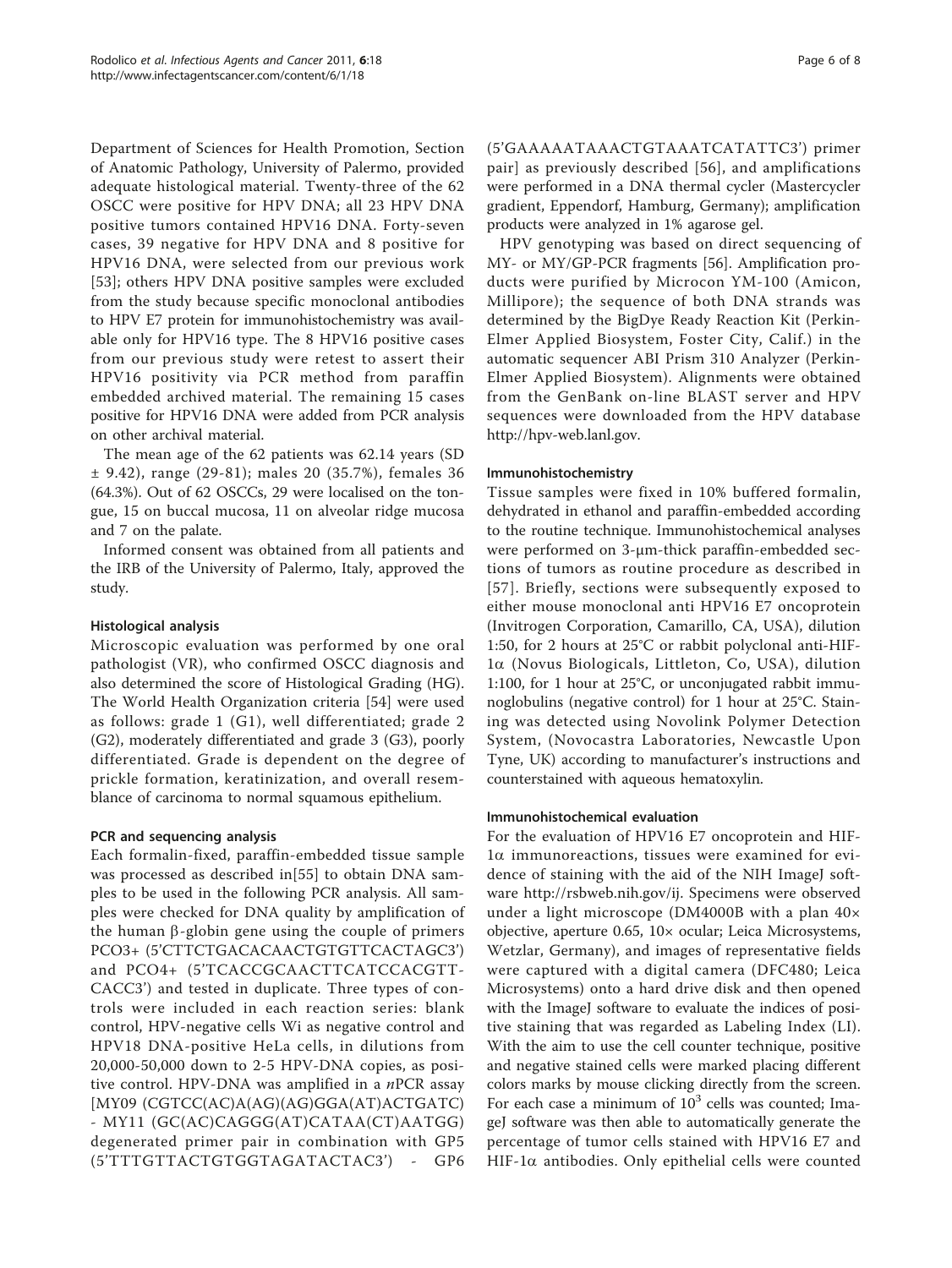<span id="page-6-0"></span>regardless of localization or intensity of staining. Twenty random cases were evaluated separately by two different observers (V.R. and F.A.); since the variation was less than 5%, the first pathologist's data were used.

#### Statistical methods

Continuous variables were analyzed as mean values ± standard deviation (SD). Rates and proportions were calculated for categorical data. For categorical variables, differences were analyzed by the  $\chi^2$  test and Fisher exact test when appropriate. Normality of distribution for quantitative data was assessed by the Kolmogorov-Smirnov test. Differences between two groups were detected by the unpaired Student's t-test for continuous variables with normal distribution. For continuous variable without normal distribution, we used nonparametric tests, and differences were analyzed by the Mann-Whitney U test. Correlations among continuous variables were determined by the use of Spearman test.  $p < .05$  was considered statistically significant. All analyses were performed with Statistical Package for Social Science (SPSS for Windows, version 17.0; ©SPSS Inc., Chicago, Ill, USA).

#### List of abbreviations

HR: High Risk; HPV: Human PapillomaVirus; OSCC: Oral Squamous Cell Carcinoma; HIF-1α: Hypoxia Inducible Factor-1 alpha; HDAC: Histone DeACetylases; HIF-1β: Hypoxia Inducible Factor-1 beta; VHL: Von Hippel-Lindau; CBP: CREB Binding Protein; SCC: Squamous Cell Carcinoma; PCNA: Proliferating Cell Nuclear Antigen; DFO: DeFeroxamine Mesylate; PCR: Polymerase Chain Reaction; IRB: Institutional Review Board; HG: Histological Grading; nPCR: Nested Polymerase Chain Reaction; LI: Labeling Index; NIH: National Institutes of Health; SD: standard deviation; SPSS: Statistical Package for Social Science.

#### Acknowledgements

This work was supported by grants from the Ministero dell'Istruzione dell'Università e della Ricerca (MIUR - PRIN 2088 CUP B71J1000008001).

#### Author details

<sup>1</sup>Department of Sciences for Health Promotion, Section of Anatomic Pathology, University of Palermo, Palermo, Italy. <sup>2</sup>Department of Biomedical Internal and Specialized Medicine, Section of Endocrinology, University of Palermo, Palermo, Italy. <sup>3</sup>Department of Experimental Medicine and Clinical Neuroscience, University of Palermo, Palermo, Italy. <sup>4</sup>Department of Surgical and Oncologic Disciplines, Section of Oral Medicine, University of Palermo, Palermo, Italy. <sup>5</sup>Department of Surgical Sciences, Section of Anatomic Pathology and Cytopathology, University of Foggia, Foggia, Italy.

#### Authors' contributions

VR and GC: were responsible for developing the concept, full proposal development and obtaining ethical approvals. ODF: carried out the field work and was responsible for data collection. WA and FA: made all laboratory analyses and contributed to the interpretation of laboratory results. VR: analyzed the labeling indexes. MCA: provided statistical analyses and interpretation of the results. WA: wrote the manuscript while VR GC FC and GP: gave their critical comments upon the writing process and revised the final manuscript. All authors read and approved the version to be published.

#### Competing interests

The authors declare that they have no competing interests.

Received: 23 September 2011 Accepted: 27 October 2011 Published: 27 October 2011

#### References

- 1. Smith EM, Ritchie JM, Summersgill KF, Hoffman HT, Wang DH, Haugen TH, Turek LP: [Human papillomavirus in oral exfoliated cells and risk of head](http://www.ncbi.nlm.nih.gov/pubmed/15026470?dopt=Abstract) [and neck cancer.](http://www.ncbi.nlm.nih.gov/pubmed/15026470?dopt=Abstract) J Natl Cancer Inst 2004, 96:449-455.
- 2. Gillison ML, Koch WM, Capone RB, Spafford M, Westra WH, Wu L, Zahurak ML, Daniel RW, Viglione M, Symer DE, et al: [Evidence for a causal](http://www.ncbi.nlm.nih.gov/pubmed/10793107?dopt=Abstract) [association between human papillomavirus and a subset of head and](http://www.ncbi.nlm.nih.gov/pubmed/10793107?dopt=Abstract) [neck cancers.](http://www.ncbi.nlm.nih.gov/pubmed/10793107?dopt=Abstract) J Natl Cancer Inst 2000, 92:709-720.
- 3. Gillison ML, Koch WM, Shah KV: [Human papillomavirus in head and neck](http://www.ncbi.nlm.nih.gov/pubmed/10328594?dopt=Abstract) [squamous cell carcinoma: are some head and neck cancers a sexually](http://www.ncbi.nlm.nih.gov/pubmed/10328594?dopt=Abstract) [transmitted disease?](http://www.ncbi.nlm.nih.gov/pubmed/10328594?dopt=Abstract) Curr Opin Oncol 1999, 11:191-199
- 4. Gillison ML, Shah KV: [Human papillomavirus-associated head and neck](http://www.ncbi.nlm.nih.gov/pubmed/11307062?dopt=Abstract) [squamous cell carcinoma: mounting evidence for an etiologic role for](http://www.ncbi.nlm.nih.gov/pubmed/11307062?dopt=Abstract) [human papillomavirus in a subset of head and neck cancers.](http://www.ncbi.nlm.nih.gov/pubmed/11307062?dopt=Abstract) Curr Opin Oncol 2001, 13:183-188.
- 5. Mork J, Lie AK, Glattre E, Hallmans G, Jellum E, Koskela P, Moller B, Pukkala E, Schiller JT, Youngman L, et al: [Human papillomavirus infection](http://www.ncbi.nlm.nih.gov/pubmed/11297703?dopt=Abstract) [as a risk factor for squamous-cell carcinoma of the head and neck.](http://www.ncbi.nlm.nih.gov/pubmed/11297703?dopt=Abstract) N Engl J Med 2001, 344:1125-1131.
- 6. Smith EM, Hoffman HT, Summersgill KS, Kirchner HL, Turek LP, Haugen TH: [Human papillomavirus and risk of oral cancer.](http://www.ncbi.nlm.nih.gov/pubmed/9665264?dopt=Abstract) Laryngoscope 1998, 108:1098-1103.
- 7. Smith EM, Ritchie JM, Summersgill KF, Klussmann JP, Lee JH, Wang D, Haugen TH, Turek LP: [Age, sexual behavior and human papillomavirus](http://www.ncbi.nlm.nih.gov/pubmed/14696105?dopt=Abstract) [infection in oral cavity and oropharyngeal cancers.](http://www.ncbi.nlm.nih.gov/pubmed/14696105?dopt=Abstract) Int J Cancer 2004, 108:766-772.
- 8. Lindel K, Beer KT, Laissue J, Greiner RH, Aebersold DM: [Human](http://www.ncbi.nlm.nih.gov/pubmed/11550151?dopt=Abstract) [papillomavirus positive squamous cell carcinoma of the oropharynx: a](http://www.ncbi.nlm.nih.gov/pubmed/11550151?dopt=Abstract) [radiosensitive subgroup of head and neck carcinoma.](http://www.ncbi.nlm.nih.gov/pubmed/11550151?dopt=Abstract) Cancer 2001, 92:805-813.
- 9. Schwartz SM, Daling JR, Doody DR, Wipf GC, Carter JJ, Madeleine MM, Mao EJ, Fitzgibbons ED, Huang S, Beckmann AM, et al: [Oral cancer risk in](http://www.ncbi.nlm.nih.gov/pubmed/9811312?dopt=Abstract) [relation to sexual history and evidence of human papillomavirus](http://www.ncbi.nlm.nih.gov/pubmed/9811312?dopt=Abstract) [infection.](http://www.ncbi.nlm.nih.gov/pubmed/9811312?dopt=Abstract) J Natl Cancer Inst 1998, 90:1626-1636.
- 10. Schwartz SR, Yueh B, McDougall JK, Daling JR, Schwartz SM: [Human](http://www.ncbi.nlm.nih.gov/pubmed/11458206?dopt=Abstract) [papillomavirus infection and survival in oral squamous cell cancer: a](http://www.ncbi.nlm.nih.gov/pubmed/11458206?dopt=Abstract) [population-based study.](http://www.ncbi.nlm.nih.gov/pubmed/11458206?dopt=Abstract) Otolaryngol Head Neck Surg 2001, 125:1-9.
- 11. Sisk EA, Bradford CR, Jacob A, Yian CH, Staton KM, Tang G, Harris MO, Carey TE, Lancaster WD, Gregoire L: [Human papillomavirus infection in](http://www.ncbi.nlm.nih.gov/pubmed/11002318?dopt=Abstract) "young" versus "old" [patients with squamous cell carcinoma of the head](http://www.ncbi.nlm.nih.gov/pubmed/11002318?dopt=Abstract) [and neck.](http://www.ncbi.nlm.nih.gov/pubmed/11002318?dopt=Abstract) Head Neck 2000, 22:649-657.
- 12. Castellsague X, Bosch FX, Munoz N: Environmental [co-factors in HPV](http://www.ncbi.nlm.nih.gov/pubmed/12445659?dopt=Abstract) [carcinogenesis.](http://www.ncbi.nlm.nih.gov/pubmed/12445659?dopt=Abstract) Virus Res 2002, 89:191-199.
- 13. Chang JY, Lin MC, Chiang CP: [High-risk human papillomaviruses may](http://www.ncbi.nlm.nih.gov/pubmed/14671980?dopt=Abstract) [have an important role in non-oral habits-associated oral squamous cell](http://www.ncbi.nlm.nih.gov/pubmed/14671980?dopt=Abstract) [carcinomas in Taiwan.](http://www.ncbi.nlm.nih.gov/pubmed/14671980?dopt=Abstract) Am J Clin Pathol 2003, 120:909-916.
- 14. Dahlstrom KR, Adler-Storthz K, Etzel CJ, Liu Z, Dillon L, El-Naggar AK, Spitz MR, Schiller JT, Wei Q, Sturgis EM: [Human papillomavirus type 16](http://www.ncbi.nlm.nih.gov/pubmed/12855639?dopt=Abstract) [infection and squamous cell carcinoma of the head and neck in never](http://www.ncbi.nlm.nih.gov/pubmed/12855639?dopt=Abstract)[smokers: a matched pair analysis.](http://www.ncbi.nlm.nih.gov/pubmed/12855639?dopt=Abstract) Clin Cancer Res 2003, 9:2620-2626.
- 15. de Villiers EM, Gunst K, Stein H, Scherubl H: [Esophageal squamous cell](http://www.ncbi.nlm.nih.gov/pubmed/14750177?dopt=Abstract) [cancer in patients with head and neck cancer: Prevalence of human](http://www.ncbi.nlm.nih.gov/pubmed/14750177?dopt=Abstract) [papillomavirus DNA sequences.](http://www.ncbi.nlm.nih.gov/pubmed/14750177?dopt=Abstract) Int J Cancer 2004, 109:253-258.
- 16. Herrero R, Castellsague X, Pawlita M, Lissowska J, Kee F, Balaram P, Rajkumar T, Sridhar H, Rose B, Pintos J, et al: [Human papillomavirus and](http://www.ncbi.nlm.nih.gov/pubmed/14652239?dopt=Abstract) [oral cancer: the International Agency for Research on Cancer](http://www.ncbi.nlm.nih.gov/pubmed/14652239?dopt=Abstract) [multicenter study.](http://www.ncbi.nlm.nih.gov/pubmed/14652239?dopt=Abstract) J Natl Cancer Inst 2003, 95:1772-1783.
- 17. Clifford GM, Smith JS, Plummer M, Munoz N, Franceschi S: [Human](http://www.ncbi.nlm.nih.gov/pubmed/12556961?dopt=Abstract) [papillomavirus types in invasive cervical cancer worldwide: a meta](http://www.ncbi.nlm.nih.gov/pubmed/12556961?dopt=Abstract)[analysis.](http://www.ncbi.nlm.nih.gov/pubmed/12556961?dopt=Abstract) Br J Cancer 2003, 88:63-73.
- 18. Walboomers JM, Jacobs MV, Manos MM, Bosch FX, Kummer JA, Shah KV, Snijders PJ, Peto J, Meijer CJ, Munoz N: [Human papillomavirus is a](http://www.ncbi.nlm.nih.gov/pubmed/10451482?dopt=Abstract) [necessary cause of invasive cervical cancer worldwide.](http://www.ncbi.nlm.nih.gov/pubmed/10451482?dopt=Abstract) J Pathol 1999, 189:12-19.
- 19. Kreimer AR, Clifford GM, Boyle P, Franceschi S: [Human papillomavirus](http://www.ncbi.nlm.nih.gov/pubmed/15734974?dopt=Abstract) [types in head and neck squamous cell carcinomas worldwide: a](http://www.ncbi.nlm.nih.gov/pubmed/15734974?dopt=Abstract) [systematic review.](http://www.ncbi.nlm.nih.gov/pubmed/15734974?dopt=Abstract) Cancer Epidemiol Biomarkers Prev 2005, 14:467-475.